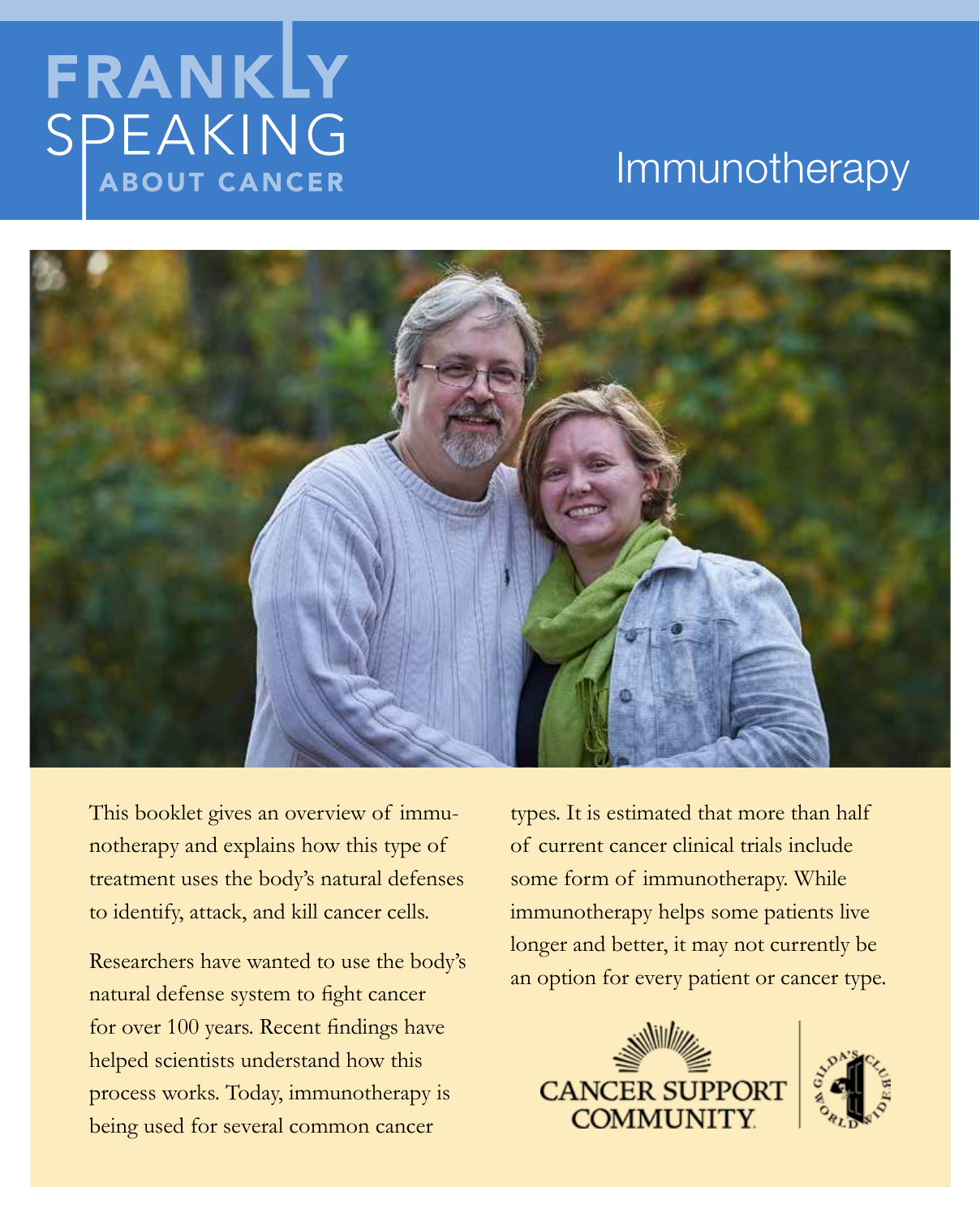### What is Immunotherapy?

Immunotherapy is a type of cancer treatment that uses the body's natural defenses to identify, attack, and kill cancer cells. The immune system is designed to attack any cell it sees as unhealthy or abnormal. Most immunotherapies are biologic therapies made by living organisims.

Today, there are multiple kinds of immunotherapy treatments. They help fight cancer by:

- Boosting the immune system. A "revved" up" immune system can be better at fighting the cancer.
- "Marking" cancer cells so that your immune system can better find and destroy them. This keeps the cancer from being able to hide from the immune system.
- Helping the immune system find cancer cells and delivering treatment (like chemotherapy, radiation, or even T cells) directly to the cancer cells.

### How is Immunotherapy Given?

The use of immunotherapy is rapidly increasing as more immunotherapies are approved to treat people with more types of cancer. Most immunotherapy is given using an IV (through a vein). You may receive immunotherapy in a doctor's office, in a clinic, or as a day patient in a hospital. Different immunotherapies are given on different schedules. Some may be given in combination with other therapies or with a different immunotherapy.

**IMMUNE SYSTEM:** A network of cells, tissues, and organs that work together to protect the body from bacteria, viruses, parasites, fungi, and abnormal cells like cancer.

**T CELLS:** A type of white blood cell. T cells are the immune system's "soldiers." They help protect the body from infection and can help fight cancer. They are also called T lymphocytes.

**ANTIBODY:** A protein made by your body's immune cells to attach to a specific foreign invader, such as bacteria, viruses, and potentially cancerous cells.

**TUMOR ANTIGEN:** A substance produced by a tumor cell that can cause the body to create a specific immune response.

**BIOMARKER:** A molecule in your body that your doctors can measure. Biomarkers give your doctor specific information about your cancer. Biomarkers can let doctors know if your tumor has a good chance of responding to a certain treatment.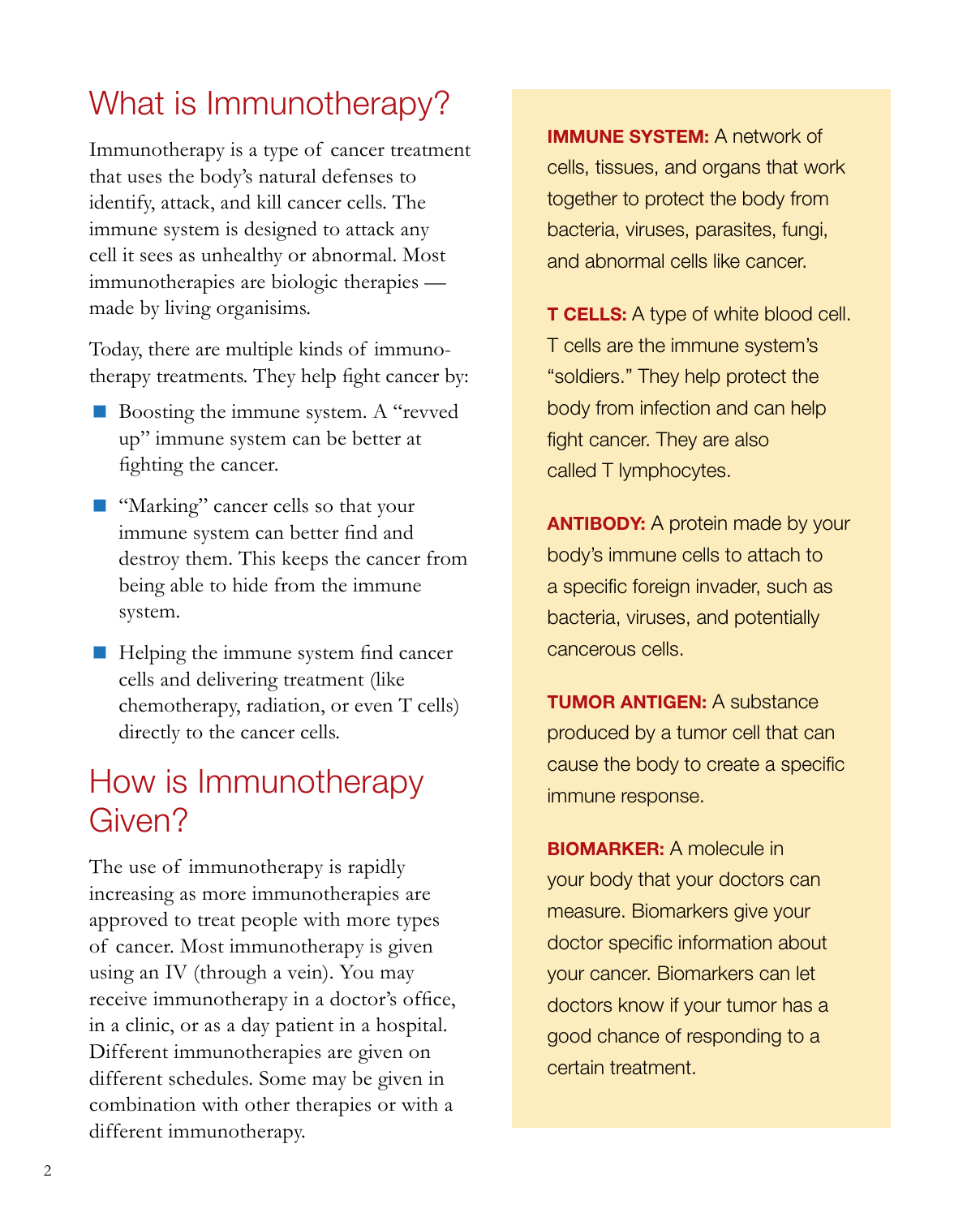## **HOW IMMUNOTHERAPY COMPARES**

Some of the most common cancer treatments include:



### **SURGERY**

Surgery is an operation to remove the cancer (or part of it) from your body. It is not always possible or helpful. When it is thought that the cancer can be completely removed, it is often the first treatment. The most common side effects of surgery are pain, fatigue, bleeding, swelling around the surgical site, and infection.



### **CHEMOTHERAPY**

Chemotherapy (also called chemo) uses drugs to attack and kill cancer cells. These very strong drugs only attack fast-growing cells like cancer. Chemo can cause side effects like hair loss, nausea, and low white blood cell counts.



### **RADIATION THERAPY**

Radiation therapy (also called radiotherapy) uses strong energy beams, such as x-rays or protons, to kill cells and shrink tumors where the beam is pointed. If your cancer hasn't spread far, radiation can be used to try to control or cure it. Side effects occur when normal tissue or organs are damaged from radiation exposure.



### **TARGETED THERAPY**

Targeted therapy is a type of cancer treatment that targets a specific change in some cancers that helps them grow, divide, and spread. Currently, targeted therapy can only be used to treat certain types of cancer. Targeted drugs are designed to block cancer growth 'driven' by these changes to the tumor's gene. Doctors decide to use it based on the findings of biomarker tests, including mutation testing of your tumor. Diarrhea and skin problems, including rashes, are the most common side effects of targeted therapy. Some research suggests targeted therapy works better in younger patients than in older patients.



### **IMMUNOTHERAPY**

Immunotherapy works by making the immune system stronger so it can fight cancer better. The immune system helps your body fight infections and other diseases. Immunotherapy side effects are different from side effects of other cancer treatments (like the ones listed above). Not everyone gets side effects. Most side effects are mild, but some can be severe. Ask your doctor what to expect. Some research suggests immunotherapy works better in older patients than in younger patients.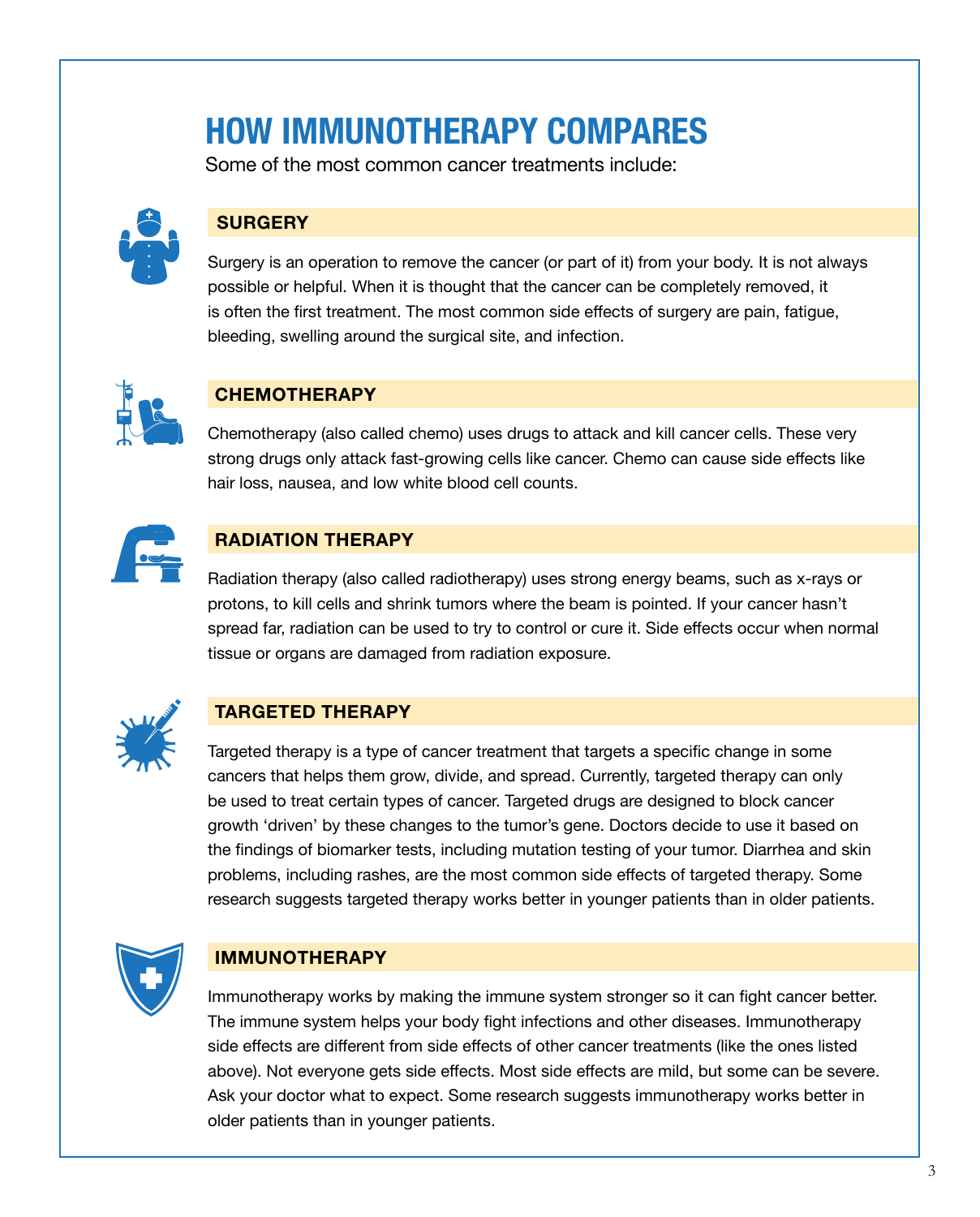### **KEY THINGS TO KNOW**

- $\blacksquare$  It is very important that anyone receiving immunotherapy let their health care team know right away if they develop any side effects.
- **Although there are promising** results, immunotherapy does not work for every patient who tries it.
- **There is still a lot that** researchers don't know about immunotherapy.

Here are some questions researchers are trying to answer about immunotherapy treatments:

- Why do they work so well in some people and not at all in others?
- $\blacksquare$  How can they be combined with other treatments?
- When is the best time to use them?
- **No. 2018** What are the long-term side effects?

### Is Immunotherapy Right for Me?

Most people who receive immunotherapy today have cancers that are advanced (metastatic, or stage 4). Their cancers have either returned and spread after inital treatment or were diagnosed in an advanced stage. Researchers are now beginning new clinical trials with people with earlier-stage cancers who are at high risk for having their cancers return or spread. Some people cannot receive immunotherapy because of health problems (like autoimmune disorders) that make it impossible to take these drugs safely. Ask your health care team if immunotherapy is right for you.

### What Does it Cost?

Many new treatments, including immunotherapy, are very expensive. Patients who are being treated on clinical trials may have those costs covered. Cost will likely be an issue for many patients. Talk to your health care team upfront about the financial issues involved in your treatment. Many centers have resources to help patients obtain insurance coverage or access programs designed to help cover costs of treatment.

"Keep pushing until you get the answers you are looking for, because they are out there." — Steve, immunotherapy clinical trial patient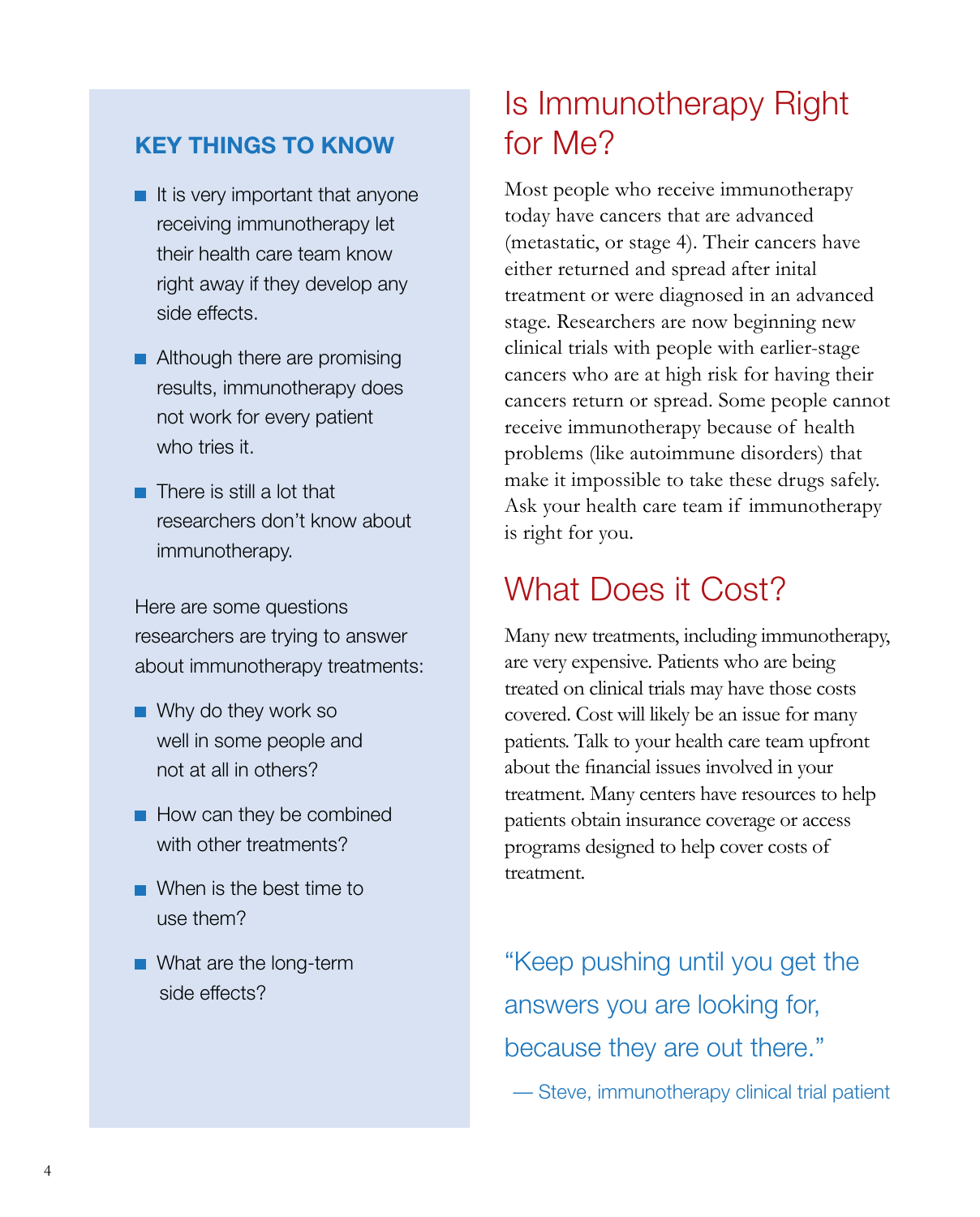### Types of Immunotherapy

### **CHECKPOINT INHIBITORS**

The immune system has safeguards in place to prevent it from attacking healthy cells. These safeguards are called checkpoints. They slow down or stop the immune system from attacking healthy tissue. Some cancers have learned how to activate these checkpoints to avoid being killed by the immune system. They trick the body into turning its own defenses off. Checkpoint inhibitors turn off these checkpoints, helping the body fight cancer.

Most patients who receive immunotherapy today are on one of two kinds of checkpoint inhibitors. However, not all cancers can be treated with these drugs. Currently, checkpoint inhibitors only work for up to a third of patients who are given them. These drugs may be given in combination with other therapies, such as chemotherapy or other immunotherapy drugs. Researchers are also studying giving checkpoint inhibitors in combination with radiation therapy.

#### **PD-1 AND PD-L1 INHIBITORS**

These drugs work by stopping the tumor from turning off T cells (the immune system's "soldiers"). When cancer cells use the PD-1/ PD-L1 checkpoint to shut down T cells, they can "hide" from the immune system. These drugs block cancer cells from using this checkpoint, so they aren't "hidden." This allows your T cells to kill the cancer cells.

Checkpoint inhibitors targeting the PD-1/PD-L1 checkpoint include:

- atezolizumab (Tecentriq®)
- avelumab (Bavencio®)
- cemiplimab (Libtayo®)
- durvalumab (Imfinzi®)
- nivolumab (Opdivo<sup>®</sup>)
- pembrolizumab (Keytruda<sup>®</sup>)

These drugs have been shown to successfully treat a growing number of cancers, such as melanoma, Hodgkin lymphoma, Merkel cell



**PD-1/PD-L1 CHECKPOINT BLOCKED, ALLOWING T CELLS TO KILL TUMOR CELLS**

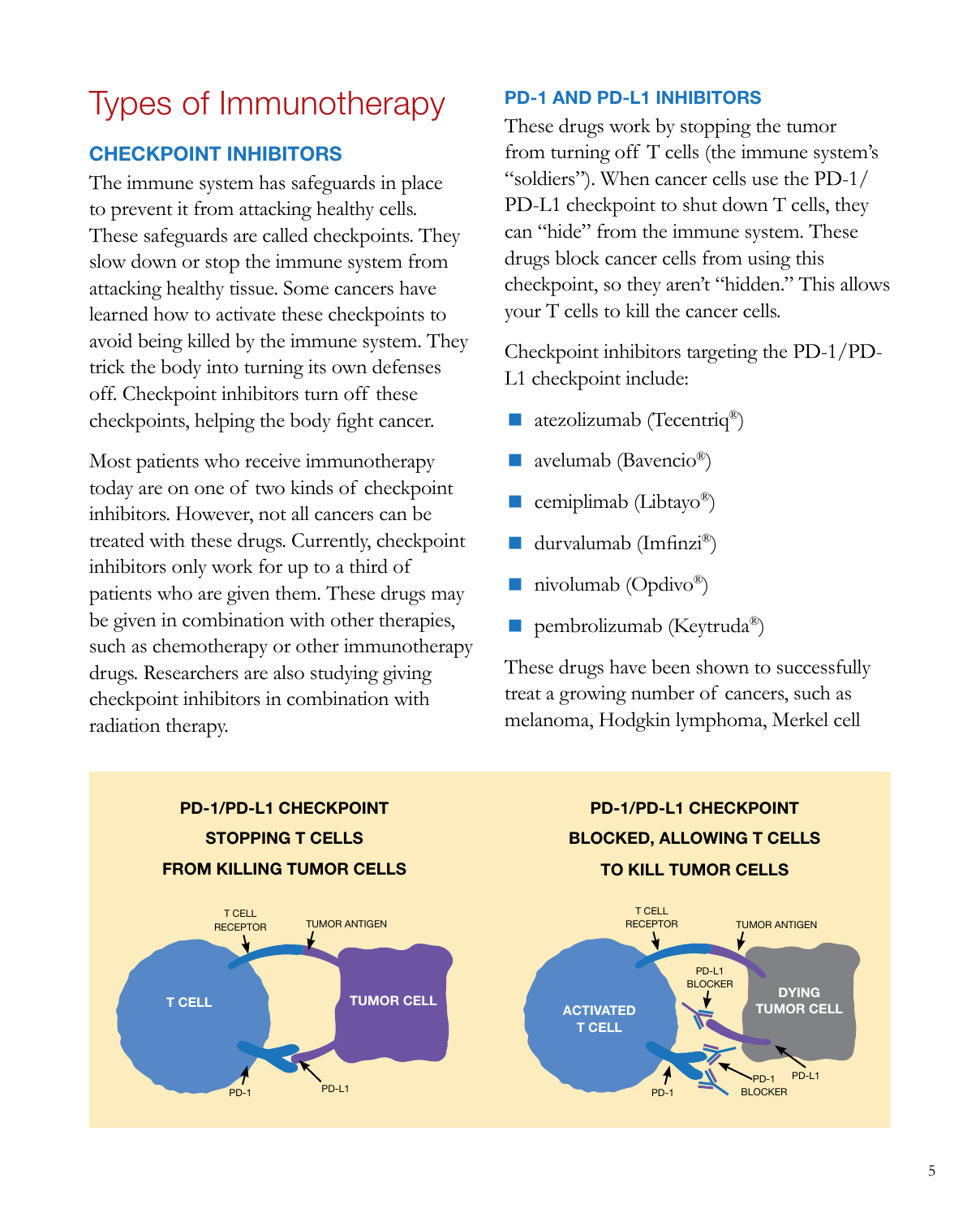and cutaneous squamous cell carcinoma, head and neck cancer, triple negative breast cancer, and lung, colorectal, kidney, and bladder cancers. Pembrolizumab (Keytruda®) is approved to treat any solid tumor that tests positive for MSI-H or dMMR.

#### **CTLA-4 INHIBITOR**

CTLA-4 inhibition works by activating T cells that can search for and destroy cancer cells. Ipilimumab (Yervoy®) is approved to treat advanced melanoma, and, in combination with Opdivo, advanced colorectal and kidney cancers.

### Checkpoint Inhibitor Side Effects

We tend to think of immunotherapy as "natural" — as our body's own defense system. However, immunotherapy can still have side effects. These effects are generally different from those caused by chemotherapy or radiation therapy. In many cases, they are not severe and may be short-lived or easy to manage. Less often, side effects can be very severe and even life-threatening.

### **COMMON SIDE EFFECTS**

- Flu-like symptoms (fever, chills, headache, nausea, cough, loss of appetite)
- Fatigue (some people get extreme fatigue)
- Rashes, redness, or itching
- Pain or soreness
- **Muscle or joint pain**
- Drops in blood pressure

#### **LESS COMMON SIDE EFFECTS**

- Colitis or other gastrointestinal problems (stomach pain, diarrhea)
- Thyroid problems
- Lung problems (cough, shortness of breath)

Other serious autoimmune conditions (such as pituitary disorders or diabetes) Sometimes the side effects do not occur right after treatment is given. They may show up



"It is important to call your health care team even with the slightest change of the person's symptoms, because symptoms can escalate very quickly. No question or call is wrong, so always call."

— Heather DiFilippo, Nurse Practitioner (Abramson Cancer Center, Hospital of the University of Pennsylvania)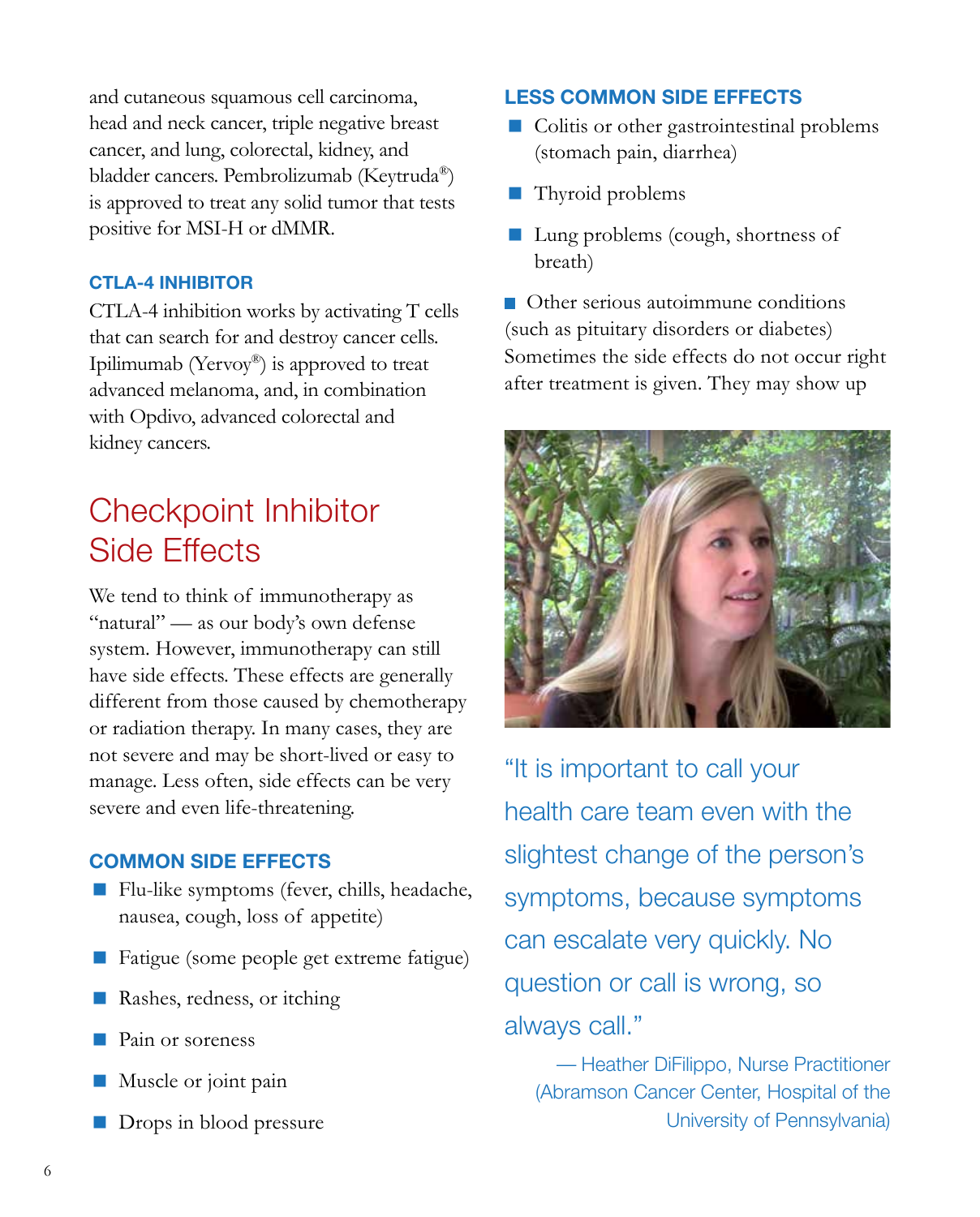several months later. Little is known at this time about whether there are any long-term side effects. **If you are on immunotherapy, it is important to let your health care team know immediately if you notice any change in side effects or symptoms. Most side effects can be managed if they are treated early.**

#### **OTHER MONOCLONAL ANTIBODIES**

Checkpoint inhibitors are one type of monoclonal antibody (mAb). Other types let the immune system find and destroy cancer cells using targets that aren't checkpoints. Still others take radiation or chemotherapy drugs directly to cancer cells. Each mAb is made to find and attach to a specific protein that occurs in cancer cells. Not all mAbs are immunotherapies, some are targeted therapies. Most mAb treatments that aren't checkpoint inhibitors are used in blood cancers. To learn more, see our Immunotherapy and Blood Cancers page at **[www.CancerSupportCommunity.org/IOBlood](http://www.CancerSupportCommunity.org/IOBlood)**.

#### **ADOPTIVE T CELL THERAPY**

In adoptive T cell therapy, T cells are removed from a person with cancer, taken to a lab, and modified. Once returned to the person, these modified T cells find and destroy cancer cells. It is now being tested in several types of cancers.

One type of adoptive cell therapy, CAR T cell therapy, is approved to treat certain types of leukemia and lymphoma. Tisagenlecleucel (Kymriah®) and axicabtagene ciloleucel (Yescarta®) are only available in a few dozen major cancer centers. These centers have the expertise and technical ability to modify the T cells and provide this treatment to patients. For more information on CAR T cell therapy, visit:

**[www.CancerSupportCommunity.org/CART](http://www.CancerSupportCommunity.org/CART)**.

#### **BACILLUS CALMETTE-GUERIN (BCG)**

therapy used in bladder cancer can cause a general immune response when put directly into the bladder with a catheter. This type of therapy helps prevent cancer from returning in about 70 percent of patients with earlystage bladder cancer.

**CYTOKINES** have been used for years. They work by speeding up the growth of T cells and activating other immune cells. Interleukins and interferon are examples of cytokines that have shown some success in treating cancer. High dose interleukin 2 (IL2) leads to great responses in a small percentage of people with advanced melanomas and kidney cancers.

**TREATMENT VACCINES** are designed to "teach" T cells to respond to specific cancer antigens. Currently, there is only one approved cancer vaccine, sipuleucel-T (Provenge®), which treats advanced prostate cancer. Provenge® is made from the patient's own white blood cells. These cells are sent to a lab where their ability to recognize and fight prostate cancer cells is boosted. They are then re-infused into the patient. Researchers are also studying possible vaccines for other cancers like blood cancers and breast cancer.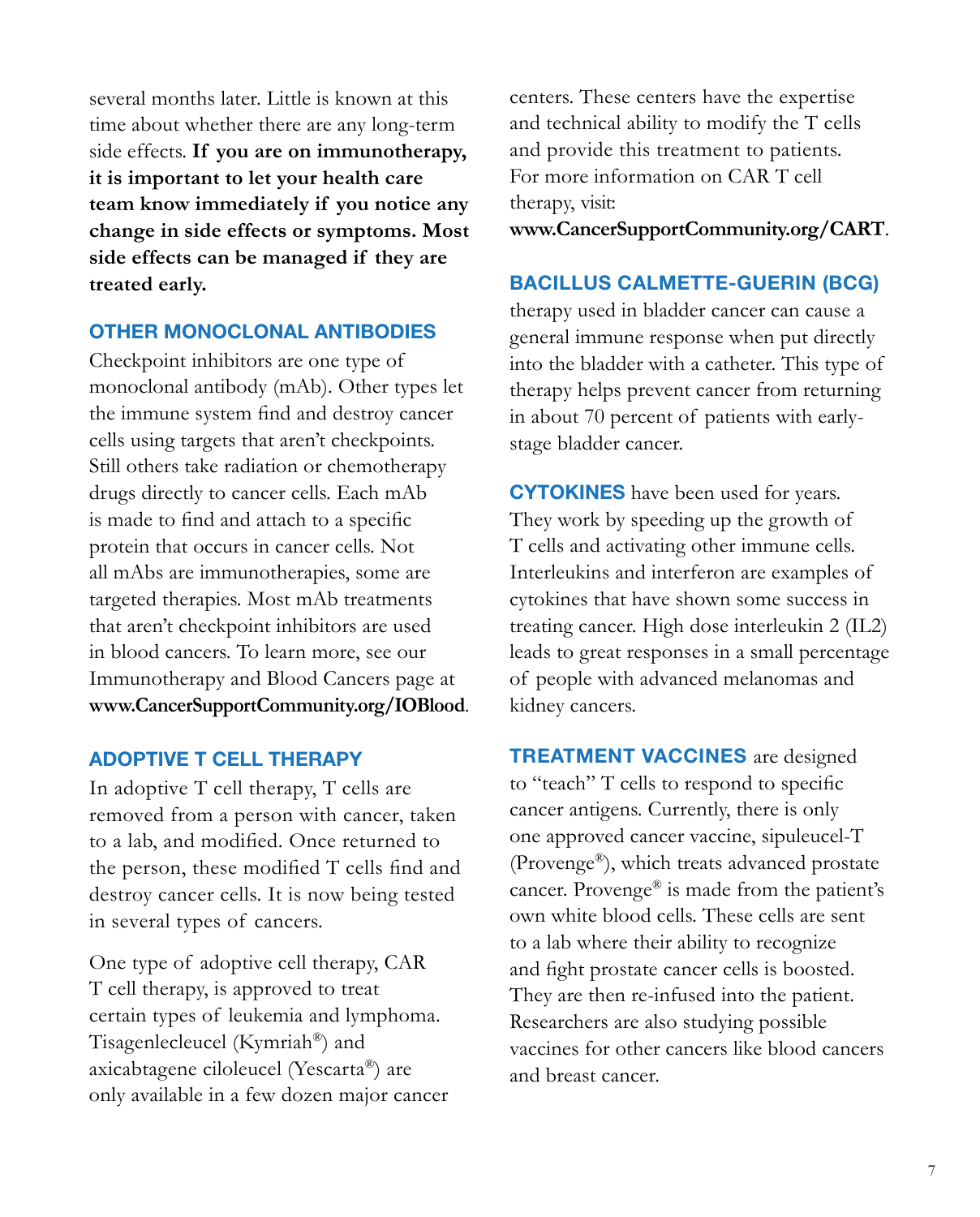**RADIOIMMUNOTHERAPY** uses an antibody combined with a radioactive substance to send radiation directly to cancer cells. Ibritumomab tiuxetan (Zevalin®) is the only radioimmunotherapy that is approved by the FDA and available in the U.S. This type of therapy lets doctors target cancer cells with higher doses of radiation without hurting normal cells. It is used to treat certain types of lymphomas.

#### **ONCOLYTIC VIRUS THERAPY** is an

experimental form of immunotherapy. Oncolytic viruses infect both cancer and normal cells, but they have little effect on normal cells. Oncolytic viruses multiply inside cancer cells and cause the cancer cells to die. Several viruses are currently being tested in clinical trials. The only oncolytic virus therapy approved in the U.S. is talimogene laherparepvec (Imlygic®), which is used to treat very specific types of melanoma.

### Is a Clinical Trial Right for Me?

Be sure to ask your health care team about clinical trials. Clinical trials are research studies to test new treatments or learn how to use existing treatments better.

- A clinical trial may be the only way to get some of the newest, most promising treatments. Talk with your health care team about clinical trial options.
- The U.S. FDA and local review boards oversee all U.S. clinical trials to keep patients safe. Participating in a clinical trial means that you will receive the best available standard of care for your

cancer or a new approach that may offer improved outcomes.

- Almost no one receives a placebo or "sugar pill," and you will be specifically told if this is a possibility.
- If you join a clinical trial, you can leave the trial at any time and continue to get standard treatment by your doctor.
- Every doctor does not have the same trials. Even if another doctor is in charge of the trial, your doctor may still help with your care.
- $\blacksquare$  Most often, the trial pays the costs of the drug being studied, and your health insurance only has to pay for "standard" treatment costs. However, your health insurance may not pay for everything. Be sure to ask your health care team.



An oral squamous cancer cell (white) is attacked by two T cells (red) as part of a natural immune response.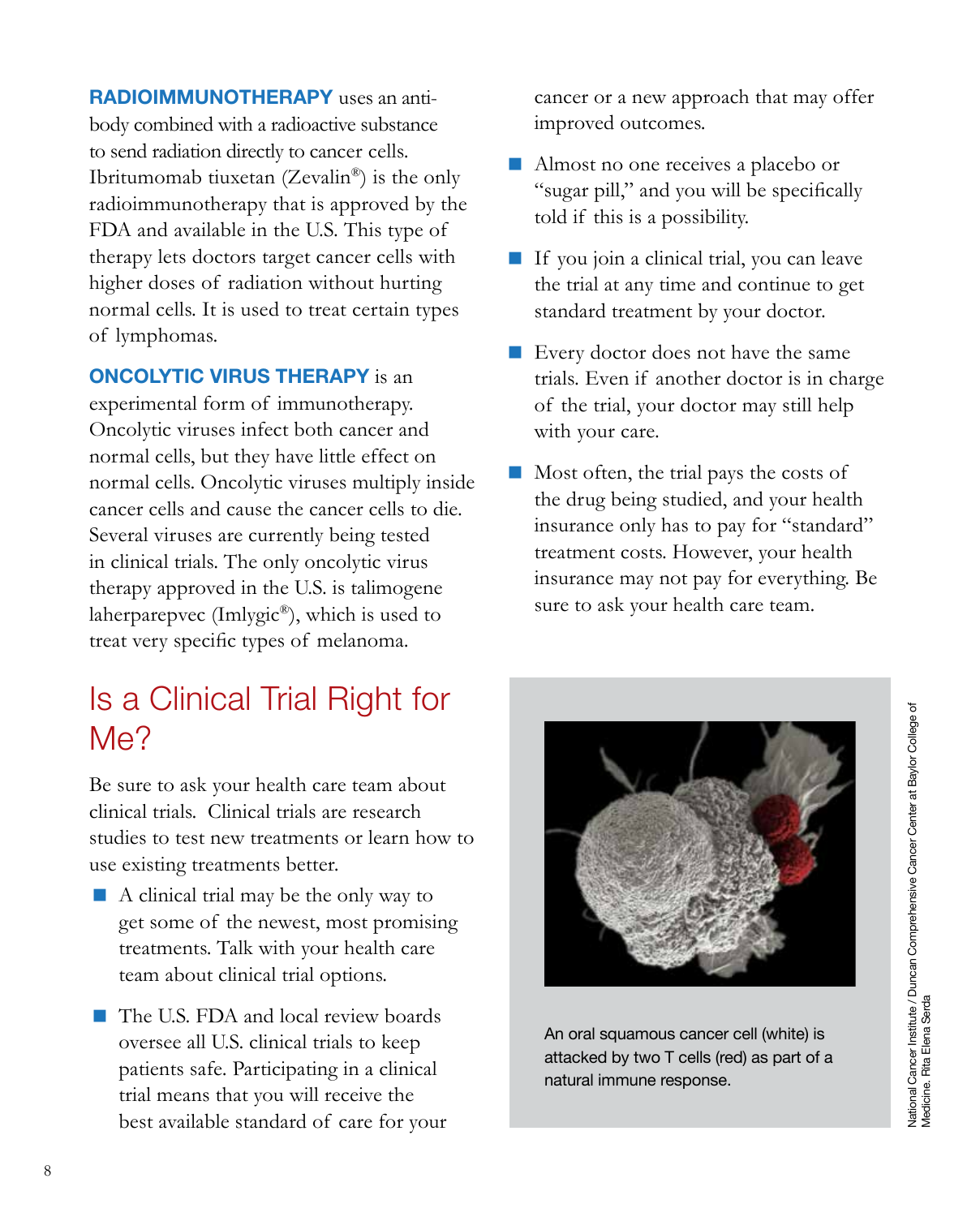#### How will introduce the contribution of the contribution of  $\mathcal{E}$ QUESTIONS TO ASK YOUR HEALTH CARE TEAM

 $\blacksquare$  What type of immunotherapy treatments do you recommend?

 $\blacksquare$  Has my tumor been sent for biomarker testing? If so, what do the results mean for me?

 $\_$  ,  $\_$  ,  $\_$  ,  $\_$  ,  $\_$  ,  $\_$  ,  $\_$  ,  $\_$  ,  $\_$  ,  $\_$  ,  $\_$  ,  $\_$  ,  $\_$  ,  $\_$  ,  $\_$  ,  $\_$  ,  $\_$  ,  $\_$  ,  $\_$  ,  $\_$  ,  $\_$  ,  $\_$  ,  $\_$  ,  $\_$  ,  $\_$  ,  $\_$  ,  $\_$  ,  $\_$  ,  $\_$  ,  $\_$  ,  $\_$  ,  $\_$  ,  $\_$  ,  $\_$  ,  $\_$  ,  $\_$  ,  $\_$  ,

 $\_$  ,  $\_$  ,  $\_$  ,  $\_$  ,  $\_$  ,  $\_$  ,  $\_$  ,  $\_$  ,  $\_$  ,  $\_$  ,  $\_$  ,  $\_$  ,  $\_$  ,  $\_$  ,  $\_$  ,  $\_$  ,  $\_$  ,  $\_$  ,  $\_$  ,  $\_$  ,  $\_$  ,  $\_$  ,  $\_$  ,  $\_$  ,  $\_$  ,  $\_$  ,  $\_$  ,  $\_$  ,  $\_$  ,  $\_$  ,  $\_$  ,  $\_$  ,  $\_$  ,  $\_$  ,  $\_$  ,  $\_$  ,  $\_$  ,

■ Was my tumor tested for the PD-L1, MSI-H, or dMMR biomarkers? If so, does that give me more treatment options? \_\_\_\_\_\_\_\_\_\_\_\_\_\_\_\_\_\_\_\_\_\_\_\_\_\_\_\_\_\_\_\_\_\_\_\_\_\_\_\_\_\_\_\_\_\_\_\_\_\_\_\_\_\_\_\_\_\_\_\_\_

**Are there any clinical trials for immunotherapy that would be right for me? How do I find out** more about them? \_\_\_\_\_\_\_\_\_\_\_\_\_\_\_\_\_\_\_\_\_\_\_\_\_\_\_\_\_\_\_\_\_\_\_\_\_\_\_\_\_\_\_\_\_\_\_\_\_\_\_\_\_\_\_\_\_\_\_\_\_\_\_\_\_\_\_\_\_\_\_\_

 $\_$  ,  $\_$  ,  $\_$  ,  $\_$  ,  $\_$  ,  $\_$  ,  $\_$  ,  $\_$  ,  $\_$  ,  $\_$  ,  $\_$  ,  $\_$  ,  $\_$  ,  $\_$  ,  $\_$  ,  $\_$  ,  $\_$  ,  $\_$  ,  $\_$  ,  $\_$  ,  $\_$  ,  $\_$  ,  $\_$  ,  $\_$  ,  $\_$  ,  $\_$  ,  $\_$  ,  $\_$  ,  $\_$  ,  $\_$  ,  $\_$  ,  $\_$  ,  $\_$  ,  $\_$  ,  $\_$  ,  $\_$  ,  $\_$  ,

 $\_$  ,  $\_$  ,  $\_$  ,  $\_$  ,  $\_$  ,  $\_$  ,  $\_$  ,  $\_$  ,  $\_$  ,  $\_$  ,  $\_$  ,  $\_$  ,  $\_$  ,  $\_$  ,  $\_$  ,  $\_$  ,  $\_$  ,  $\_$  ,  $\_$  ,  $\_$  ,  $\_$  ,  $\_$  ,  $\_$  ,  $\_$  ,  $\_$  ,  $\_$  ,  $\_$  ,  $\_$  ,  $\_$  ,  $\_$  ,  $\_$  ,  $\_$  ,  $\_$  ,  $\_$  ,  $\_$  ,  $\_$  ,  $\_$  ,

 $\_$  ,  $\_$  ,  $\_$  ,  $\_$  ,  $\_$  ,  $\_$  ,  $\_$  ,  $\_$  ,  $\_$  ,  $\_$  ,  $\_$  ,  $\_$  ,  $\_$  ,  $\_$  ,  $\_$  ,  $\_$  ,  $\_$  ,  $\_$  ,  $\_$  ,  $\_$  ,  $\_$  ,  $\_$  ,  $\_$  ,  $\_$  ,  $\_$  ,  $\_$  ,  $\_$  ,  $\_$  ,  $\_$  ,  $\_$  ,  $\_$  ,  $\_$  ,  $\_$  ,  $\_$  ,  $\_$  ,  $\_$  ,  $\_$  ,

 $\overline{\phantom{a}}$  ,  $\overline{\phantom{a}}$  ,  $\overline{\phantom{a}}$  ,  $\overline{\phantom{a}}$  ,  $\overline{\phantom{a}}$  ,  $\overline{\phantom{a}}$  ,  $\overline{\phantom{a}}$  ,  $\overline{\phantom{a}}$  ,  $\overline{\phantom{a}}$  ,  $\overline{\phantom{a}}$  ,  $\overline{\phantom{a}}$  ,  $\overline{\phantom{a}}$  ,  $\overline{\phantom{a}}$  ,  $\overline{\phantom{a}}$  ,  $\overline{\phantom{a}}$  ,  $\overline{\phantom{a}}$ 

 $\_$  ,  $\_$  ,  $\_$  ,  $\_$  ,  $\_$  ,  $\_$  ,  $\_$  ,  $\_$  ,  $\_$  ,  $\_$  ,  $\_$  ,  $\_$  ,  $\_$  ,  $\_$  ,  $\_$  ,  $\_$  ,  $\_$  ,  $\_$  ,  $\_$  ,  $\_$  ,  $\_$  ,  $\_$  ,  $\_$  ,  $\_$  ,  $\_$  ,  $\_$  ,  $\_$  ,  $\_$  ,  $\_$  ,  $\_$  ,  $\_$  ,  $\_$  ,  $\_$  ,  $\_$  ,  $\_$  ,  $\_$  ,  $\_$  ,

\_\_\_\_\_\_\_\_\_\_\_\_\_\_\_\_\_\_\_\_\_\_\_\_\_\_\_\_\_\_\_\_\_\_\_\_\_\_\_\_\_\_\_\_\_\_\_\_\_\_\_\_\_\_\_\_\_\_\_\_\_\_\_\_\_\_\_\_\_\_\_\_\_\_\_\_\_\_\_\_\_\_\_\_\_\_\_\_\_\_

\_\_\_\_\_\_\_\_\_\_\_\_\_\_\_\_\_\_\_\_\_\_\_\_\_\_\_\_\_\_\_\_\_\_\_\_\_\_\_\_\_\_\_\_\_\_\_\_\_\_\_\_\_\_\_\_\_\_\_\_\_\_\_\_\_\_\_\_\_\_\_\_\_\_\_\_\_\_\_\_\_\_\_\_\_\_\_\_\_\_

\_\_\_\_\_\_\_\_\_\_\_\_\_\_\_\_\_\_\_\_\_\_\_\_\_\_\_\_\_\_\_\_\_\_\_\_\_\_\_\_\_\_\_\_\_\_\_\_\_\_\_\_\_\_\_\_\_\_\_\_\_\_\_\_\_\_\_\_\_\_\_\_\_\_\_\_\_\_\_\_\_\_\_\_\_\_\_\_\_

 $\overline{\phantom{a}}$  ,  $\overline{\phantom{a}}$  ,  $\overline{\phantom{a}}$  ,  $\overline{\phantom{a}}$  ,  $\overline{\phantom{a}}$  ,  $\overline{\phantom{a}}$  ,  $\overline{\phantom{a}}$  ,  $\overline{\phantom{a}}$  ,  $\overline{\phantom{a}}$  ,  $\overline{\phantom{a}}$  ,  $\overline{\phantom{a}}$  ,  $\overline{\phantom{a}}$  ,  $\overline{\phantom{a}}$  ,  $\overline{\phantom{a}}$  ,  $\overline{\phantom{a}}$  ,  $\overline{\phantom{a}}$ 

**For each treatment or clinical trial that is recommended:**

■ Why are you recommending this type of therapy for me? ■ \_\_\_\_\_\_\_\_\_\_\_\_\_\_\_\_\_\_\_\_\_\_

What is the goal of this treatment? What are the risks? \_\_\_\_\_\_\_\_\_\_\_\_\_\_\_\_\_\_\_\_\_\_\_\_\_\_\_\_\_\_\_\_\_

How will I receive this treatment? \_\_\_\_\_\_\_\_\_\_\_\_\_\_\_\_\_\_\_\_\_\_\_\_\_\_\_\_\_\_\_\_\_\_\_\_\_\_\_\_\_\_\_\_\_\_\_\_\_\_\_\_\_\_

How often will I receive this treatment? How long will each session take? \_\_\_\_\_\_\_\_\_\_\_

Where will I go to receive treatment? \_\_\_\_\_\_\_\_\_\_\_\_\_\_\_\_\_\_\_\_\_\_\_\_\_\_\_\_\_\_\_\_\_\_\_\_\_\_\_\_\_\_\_\_\_\_\_\_\_\_

■ What side effects should I expect (short and long term)? \_\_\_\_\_\_\_\_\_\_\_\_\_\_\_\_\_\_\_\_\_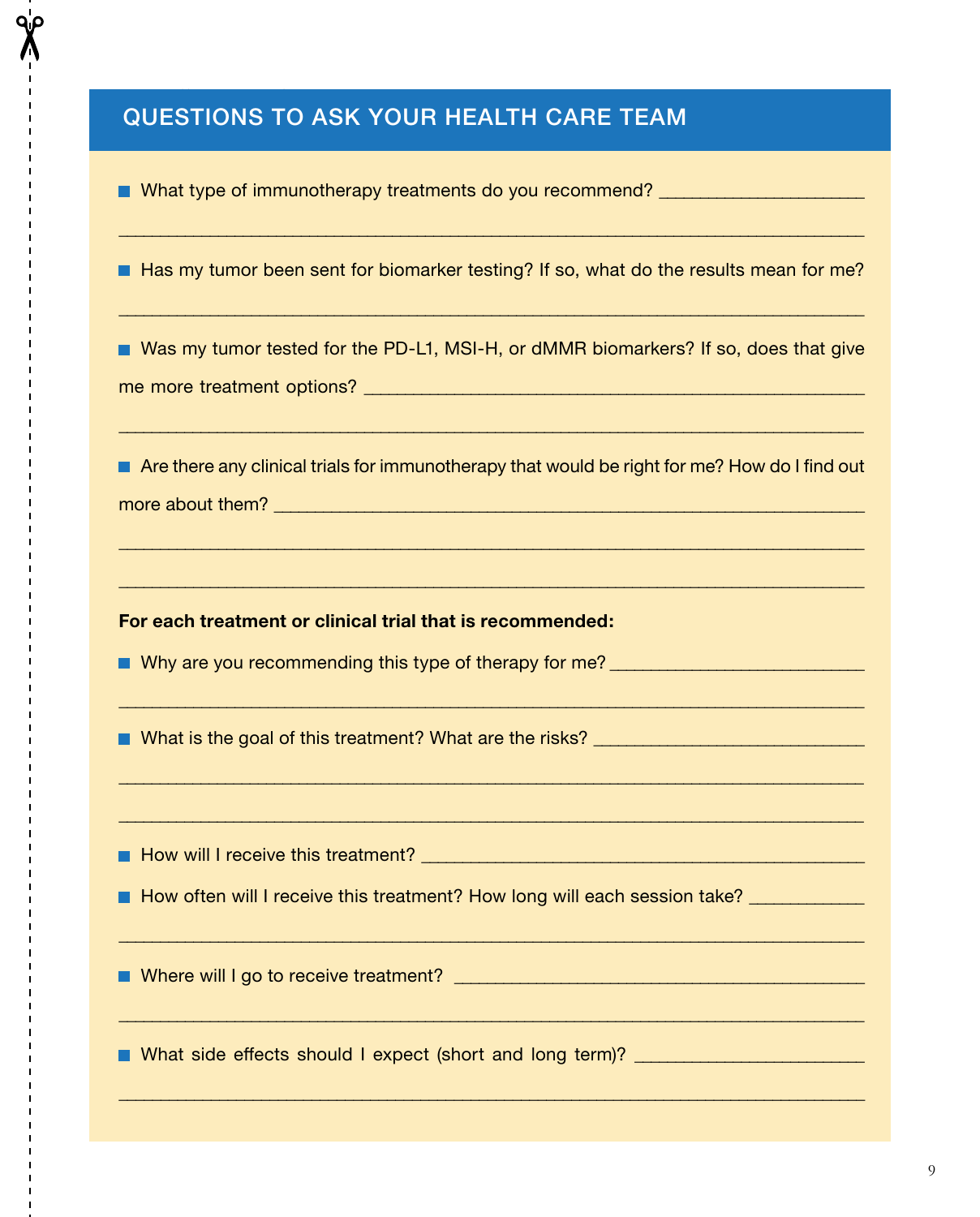### **QUESTIONS TO ASK YOUR HEALTH CARE TEAM (CONTINUED)**

q¦ρ

| ■ What can I do to prepare for immunotherapy treatment? ________________________                                     |
|----------------------------------------------------------------------------------------------------------------------|
|                                                                                                                      |
|                                                                                                                      |
|                                                                                                                      |
| ■ Will I need someone to drive me home after treatment? ________________________                                     |
| <u> 1989 - Jan James James James James James James James James James James James James James James James James J</u> |
|                                                                                                                      |
|                                                                                                                      |
|                                                                                                                      |
|                                                                                                                      |
| How will this treatment impact my daily routine? Will I be able to do my usual daily                                 |
| Whom should I call if I have questions or problems during office hours?                                              |
|                                                                                                                      |
|                                                                                                                      |
|                                                                                                                      |
| Phone Number: All and All and All and All and All and All and All and All and All and All and All and All and        |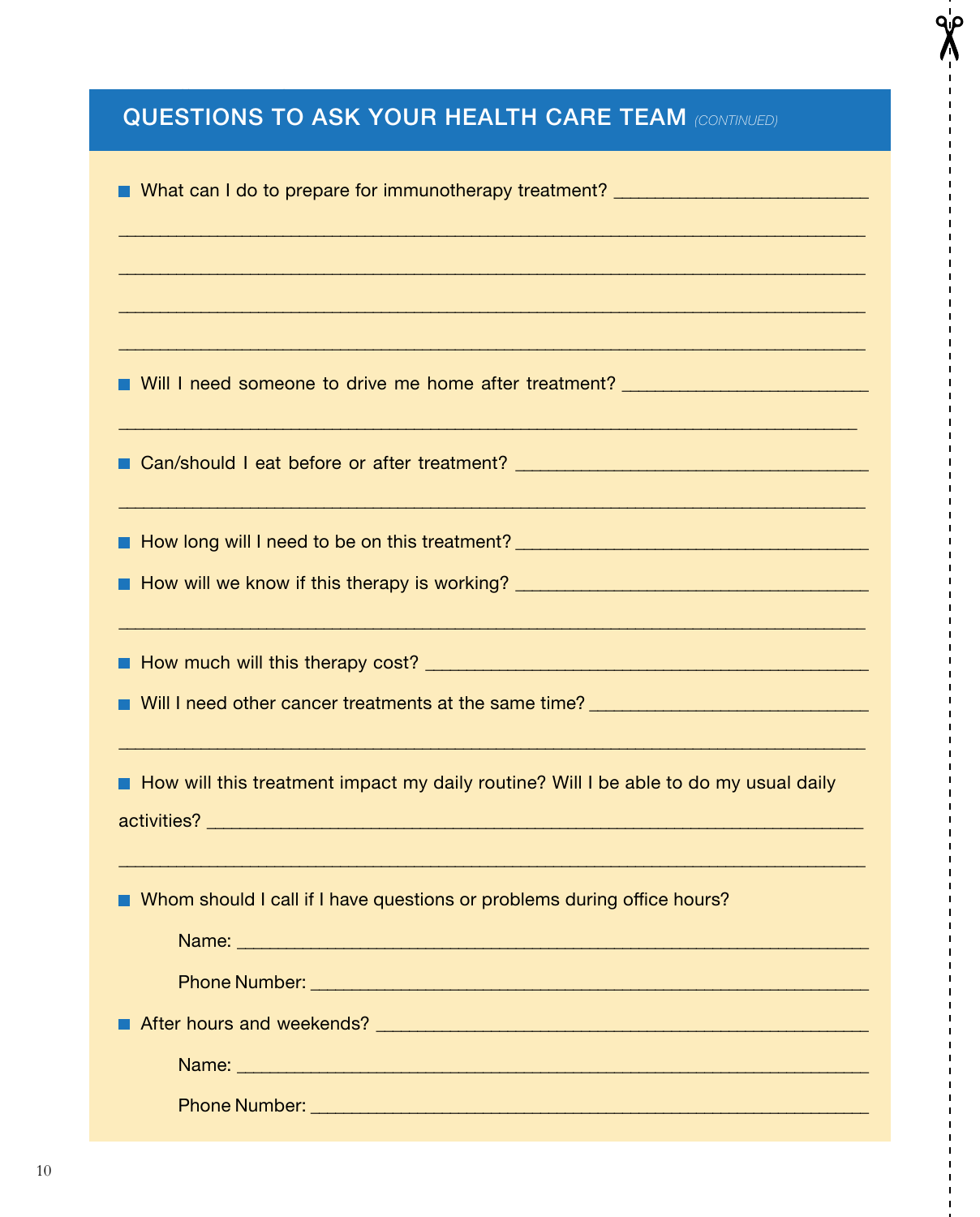

### **KARL PRITCHARD Karl's Story: Ask About Immunotherapy**

At age 76, Karl was diagnosed with bladder cancer in February of 2014. After his surgery, Karl began to research new treatments. That's how he learned about immunotherapy. When Karl asked his doctor, the doctor had never heard of immunotherapy. Karl got a second opinion. When he asked his new doctor about immunotherapy, Karl says, she responded, "I'm glad you asked."

In January 2015, Karl became the last patient enrolled in an international clinical trial. He received his first infusion of the drug in February 2015. Two months later, scans showed no evidence of the cancer. He continues to receive an infusion of the drug every three weeks. "It's a good thing I asked about immunotherapy," says Karl. "Asking that question saved my life."